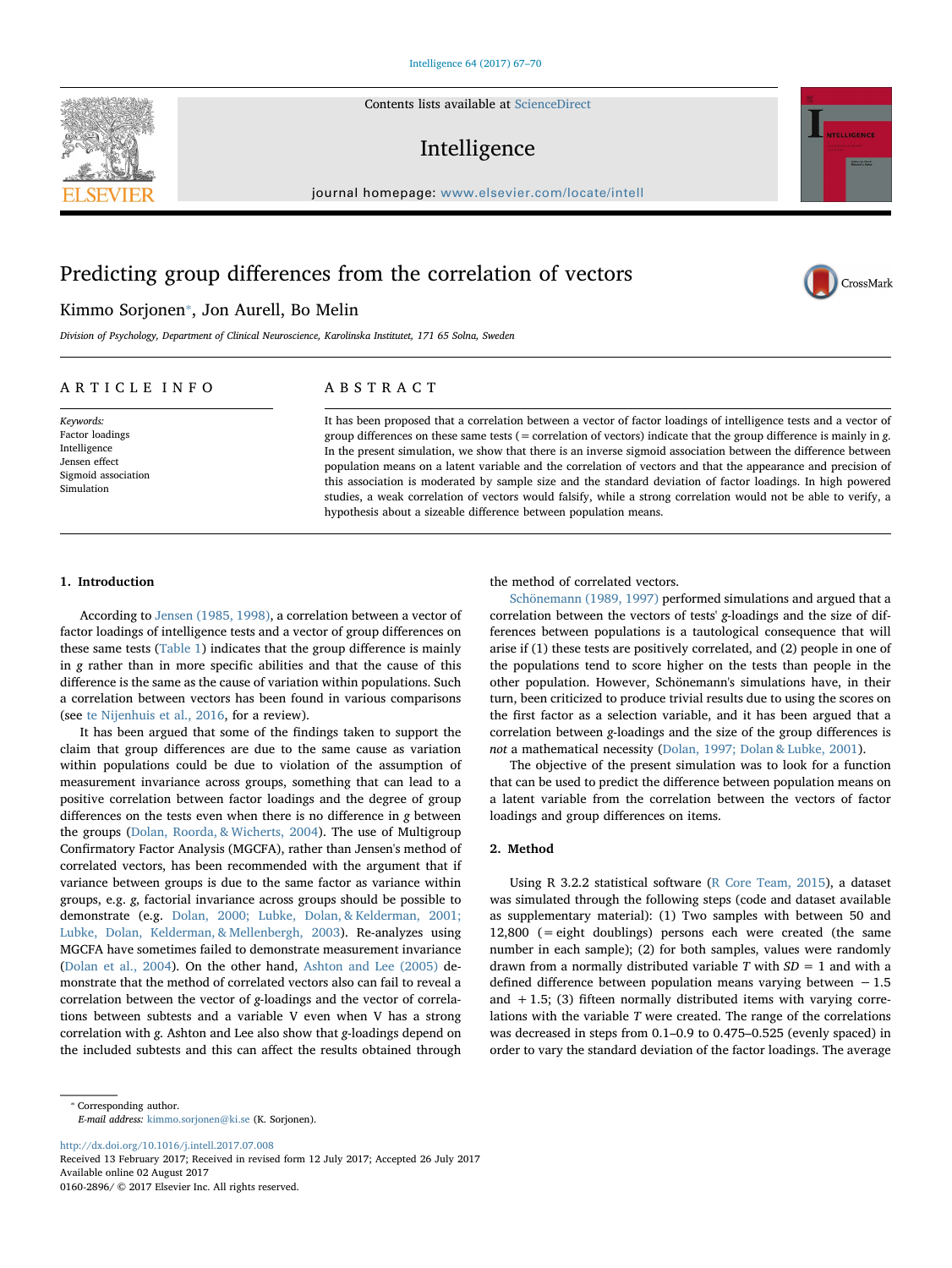### <span id="page-1-0"></span>Table 1

An example where the correlation between the vector of factor loadings and the vector of group differences equals 0.79 and the standard deviation of loadings equals 0.22.

| Test           | Loading | Group $1^a$ | Group $2^a$ | Diff <sup>b</sup> |
|----------------|---------|-------------|-------------|-------------------|
| 1              | 0.2     | 85 (19)     | 88 (19)     | $-0.16$           |
| $\overline{2}$ | 0.3     | 90 (18)     | 81 (21)     | 0.46              |
| 3              | 0.4     | 95 (12)     | 94 (17)     | 0.07              |
| 4              | 0.5     | 110(13)     | 99 (12)     | 0.88              |
| 5              | 0.6     | 115(14)     | 107(14)     | 0.57              |
| 6              | 0.7     | 120(15)     | 106 (12)    | 1.04              |
| 7              | 0.8     | 125 (19)    | 111(17)     | 0.78              |

<span id="page-1-2"></span><sup>a</sup> Group mean (SD).

<span id="page-1-3"></span><sup>b</sup> Difference between group means in pooled standard deviations.

correlation was thus kept at approximately 0.5 in all of the simulations; (4) using the psych package ([Revelle, 2015](#page-3-6)) the loadings of these fifteen items on one factor were calculated. As a group difference on the latent factor may inflate factor loadings when using the pooled group ([Jensen,](#page-3-7) [1998\)](#page-3-7), the calculation was conducted in one of the two samples; (5) the correlation of the vectors of factor loadings and group differences on items and the standard deviation of factor loadings were calculated and saved, together with the defined sample size and difference between population means, in a data frame. These five steps were run a thousand times for nine sample sizes, 31 defined differences between population means on the variable T, and for 16 different ranges of factor loadings, resulting in 4,464,000 simulated datasets.

## 3. Results

The difference between population means was found to be an

<span id="page-1-1"></span>

inverted sigmoid function of the correlation of vectors [\(Fig. 1\)](#page-1-1). A sigmoid curve is given by the following formula:

$$
y = \frac{d}{1 + e^{-sx}} - c
$$

In this formula,  $d =$  the distance between the floor and the ceiling of the curve;  $s =$  the steepness of the curve;  $c =$  the ceiling of the curve. In the present case, the function is symmetrical on both sides of zero, giving that  $d = 2c$ , and the function can be simplified. After inversion we get that the difference between population means  $(D_p)$  can be predicted by:

$$
D_P = -\frac{1}{s} \cdot ln\left[\frac{2}{\frac{R_V}{c} + 1} - 1\right]
$$

In this formula,  $R_V$  stands for the correlation between vectors. An analysis found the values of the  $s$  and  $c$  parameters in this function to be moderated by the standard deviation of the factor loadings  $(SD<sub>L</sub>)$  and the sample size (N, in each sample) according to the following:

 $s = 0.883 + 0.000249 \cdot N + 23.8 \cdot SD_L + 0.00853 \cdot N \cdot SD_L$ 

$$
c = 2.38 - 0.158 \cdot \ln(N) + 1.22 \cdot \ln(SD_L) - 0.142 \cdot \ln(N) \cdot \ln(SD_L)
$$

It is also apparent in [Fig. 1](#page-1-1) that the standard error of the prediction is affected by the standard deviation of the factor loadings, sample size, and the correlation of vectors. In order to avoid negative predictions, the standard error was logarithmized. This  $ln(SE(D_P))$  was found to be a curvilinear function of the correlation of vectors  $(R_V)$  and after exponentiation:

$$
SE(D_P) = e^{b_0 + b_1 \cdot R_V + b_2 \cdot R_V^2}
$$

Fig. 1. The association between the difference between population means on a latent variable (y-axis) and the correlation between the vectors of factor loadings and group differences on items (x-axis) for the combinations of three different sample sizes (n in each sample) and three different ranges of standard deviations of factor loadings (SD(L)). The predicted differences between population means (solid lines) with 95% CI (dotted lines) have been calculated using the formulas presented in the text.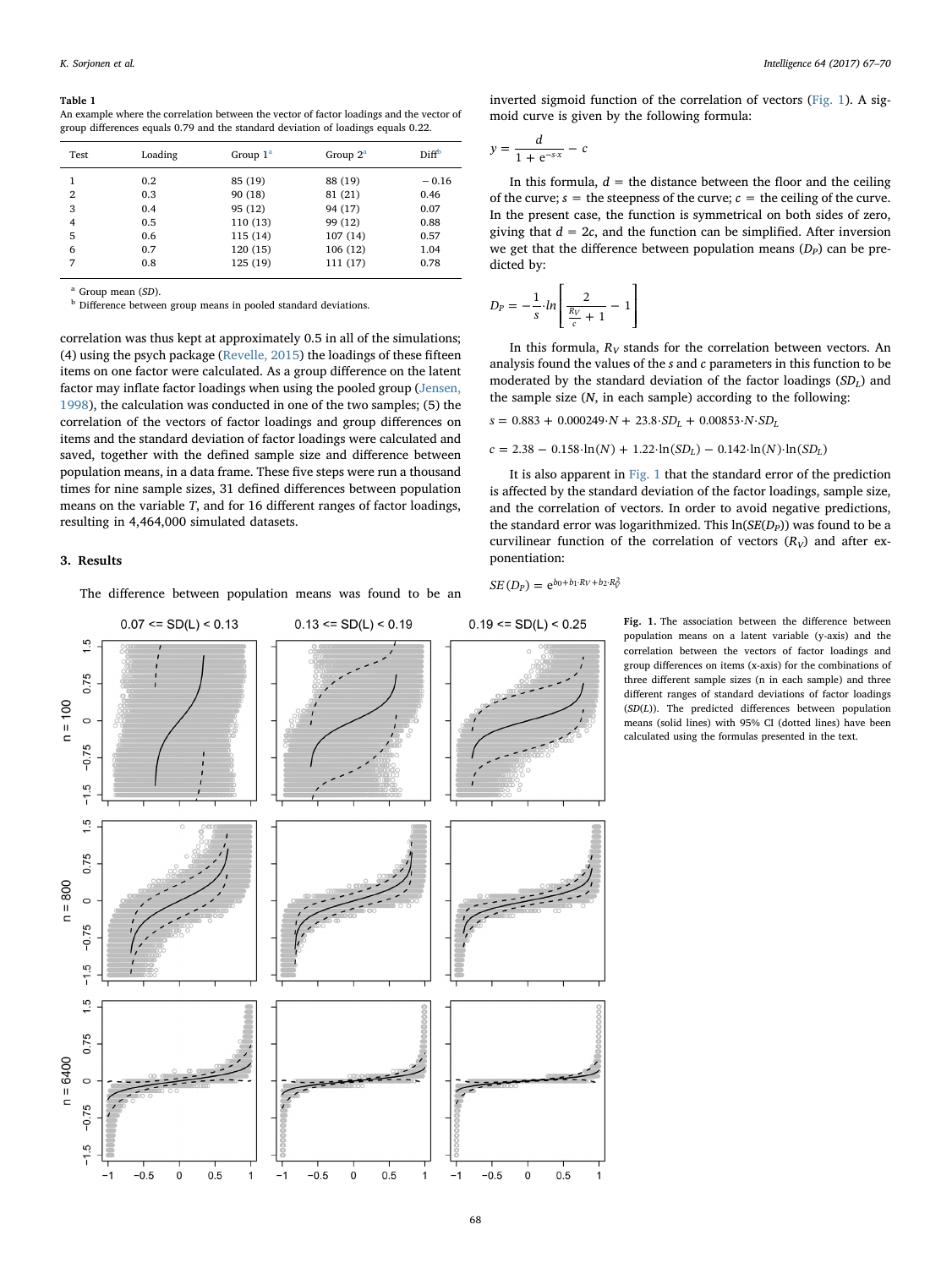#### <span id="page-2-2"></span>Table 2

Predicted differences between population means (with 95% CI) for the studies presented in [Jensen's \(1985\)](#page-3-0) Table 3.

| Study                        | $N_1$  | N <sub>2</sub> | $Rv^a$ | Pred. diff. (95% CI)        |
|------------------------------|--------|----------------|--------|-----------------------------|
| Jensen & Reynolds (1982)     | 1868   | 305            | 0.73   | 1.050 (0.681: 1.419)        |
| Reynolds & Gutkin (1981)     | 285    | 285            | 0.51   | $0.510(-0.039; 1.059)$      |
| Sandoval (1982)              | 332    | 314            | 0.36   | $0.283$ ( $-0.217$ ; 0.783) |
| Mercer (1984)                | 668    | 619            | 0.66   | 0.590(0.250:0.930)          |
| National Longitudinal Study  | 12,275 | 1938           | 0.78   | 0.268(0.091:0.446)          |
| Nichols (1972)               | 1940   | 1460           | 0.75   | 0.424(0.194; 0.653)         |
| Dept. of Defence (1982)      | 5533   | 2298           | 0.39   | $0.104$ (0.023; 0.185)      |
| Dept. of Labor (1970)        | 4001   | 2416           | 0.71   | 0.243(0.087; 0.399)         |
| Kaufman & Kaufman (1983)     | 813    | 486            | 0.56   | 0.419(0.089; 0.749)         |
| Veroff et al. (1971)         | 179    | 186            | 0.36   | $0.348$ ( $-0.444$ ; 1.140) |
| Hennessy & Merrifield (1976) | 1818   | 431            | 0.66   | $0.558$ $(0.233; 0.882)$    |
|                              |        |                |        |                             |

<span id="page-2-3"></span>Note: Standard deviation of factor loadings assumed to be 0.13 except for Jensen & Reynolds (1982) where it, for computational reasons, is assumed to be 0.14. <sup>a</sup> Correlation of vectors.

The coefficients in their turn are given by:

 $b_0 = 0.346 - 0.904 \cdot \ln(N) - 1.710 \cdot \ln(SD_L)$ 

 $b_1 = -0.0464 + 0.0116 \cdot \ln(N) + 0.0180 \cdot \ln(SD_L)$ 

 $b_2 = -1.587 + 0.726 \cdot \ln(N) + 1.247 \cdot \ln(SD)$ 

The 95% CI for the predicted difference between population means has been calculated by adding and subtracting two standard errors to the predicted difference [\(Fig. 1](#page-1-1)).

## 4. Discussion

The present simulation found an inverse sigmoid association between the difference between population means on a latent variable and the correlation between the vectors of factor loadings and group differences on items. The appearance of this association, as well as standard errors of the prediction, was moderated by sample size and the standard deviation of factor loadings. As an example [\(Table 2](#page-2-2)), we have used our function (available in the supplementary script) to predict differences between population means in g, or whatever the used tests are indicators of, for eleven correlations of vectors presented in [Jensen](#page-3-0) [\(1985\).](#page-3-0) In these calculations, we have, with one exception, used 0.13 as the standard deviation of factor loadings, as [Jensen \(1998\)](#page-3-7) noted this to be the case for 149 tests. It is apparent in [Table 2](#page-2-2) that, due to large predicted standard errors, the predicted difference between population means is small and non-significant for the studies with small sample sizes. It is interesting to note that although the sample size is smaller and the correlation of vectors weaker in the study by Jensen and Reynolds compared to the National Longitudinal Study and the study by Nichols, the predicted difference between population means is bigger. The reason for this is that with a high powered study, with a large sample size and standard deviation of factor loadings, and a nontrivial difference between population means, we expect a very strong correlation of vectors, and lack thereof indicates a small difference between population means. For a given correlation of vectors ( $\neq$ 0), the predicted difference between population means will be smaller but the confidence interval narrower for a study with higher compared to a study with lower power. For studies with very high power (see bottom row in [Fig. 1\)](#page-1-1), we expect a very strong correlation of vectors already with a modest difference between population means, and the predicted difference will never be large. If using the correlation of vectors as a method to estimate the difference between population means on a latent variable, such high powered studies will, maybe to [Popper's \(1959\)](#page-3-8) appreciation, be good at falsifying a hypothesis of a sizable difference while lacking the capacity to verify it. It has been concluded before that a repeated demonstration of a strong correlation of vectors is necessary, but not sufficient, to infer a difference between population means on a

latent variable and that the method lacks in specificity ([Dolan & Hamaker, 2001](#page-3-9), see also [Wicherts, 2017](#page-3-10)). With less power, a strong correlation of vectors would predict a larger, but also a more uncertain, difference between population means and it would, again, be difficult to assume a large difference between population means. In low powered studies, the range of predicted possible correlations between the difference between population means and the correlation of vectors  $(-c \text{ to } c \text{ in the formulas above})$  is also more restricted. For example, given a standard deviation of factor loadings of 0.1, the range of possible correlations is predicted to be between  $-0.35$  and 0.35, between −0.70 and 0.70, and between −1 and 1 for sample sizes 100, 800, and 6400, respectively (leftmost column in [Fig. 1](#page-1-1)).

# 4.1. Limitations

In this paper, we present approximate formulas for predicting the difference between population means on a latent variable from the correlation between the vectors of factor loadings and group differences on items. There might be exact irrational numbers lurking behind the scenes, but they have failed to reveal themselves for us. We cannot be completely sure that our formulas do not behave erratically in some situations and problematization of using the correlation of vectors as a predictor of group differences on latent variables, rather than presenting formulas that can be used for accurate predictions, should be regarded as the main point of the present paper.

It should be noted that the present formulas have been calculated with data that fulfills the assumption of measurement invariance across groups, and probably cannot be trusted to give accurate predictions if this assumption is violated. The assumption of measurement invariance is central to group comparisons and testable (see e.g. [Dolan et al., 2004;](#page-3-2) [Lubke et al., 2003](#page-3-2) for a description of how). With the lavaan R-package ([Rosseel, 2012\)](#page-3-11), for example, it is possible to conduct multigroup factor analyses while constricting factor loadings, residuals, and intercepts to be the same across groups. If these constrictions do not result in a reduction of model fit, compared with an unconstricted model, it indicates measurement invariance and that within- and between-group differences are due to the same factor ([Lubke et al., 2003\)](#page-3-12). However, there are findings indicating that IQ test batteries often fail to be measurement invariant across groups based on ethnicity, gender, educational background, cohort, or age, which means that these tests cannot always be trusted to give a valid and unbiased measurement of group differences in IQ ([Wicherts, 2016](#page-3-13)).

Our simulations, and therefore also the applicability of the formulas, is based on the idealized scenario in which only g is responsible for the group differences on items. This means that if g would be regressed out of item scores, the remaining group difference would be zero on all of these scores. This would mean complete fulfillment of the "equal intercept" part of the assumption of measurement invariance, and is probably nothing that ever apply to genuine data.

In the present simulation, we have varied sample size and the standard deviation of factor loadings. However, it is possible that other factors, such as number of items and the mean of factor loadings, also moderate the association between the difference between population means and the correlation of vectors. It should also be stressed that our simulations are based on normally distributed continuous item scores and the presented formulas cannot be used with dichotomously scored items. [Wicherts \(2017\)](#page-3-10) demonstrated complexly non-linear associations between vectors of item-total correlations (often considered to be the item's g loading for dichotomous items) and phi coefficients (measure of group difference on dichotomous items).

## References

<span id="page-2-0"></span>[Ashton, M. C., & Lee, K. \(2005\). Problems with the method of correlated vectors.](http://refhub.elsevier.com/S0160-2896(17)30031-4/rf0005) [Intelligence](http://refhub.elsevier.com/S0160-2896(17)30031-4/rf0005), 33, 431–444.

<span id="page-2-1"></span>[Dolan, C. V. \(1997\). A note on Schönemann's refutation of Spearman's hypothesis.](http://refhub.elsevier.com/S0160-2896(17)30031-4/rf0010)